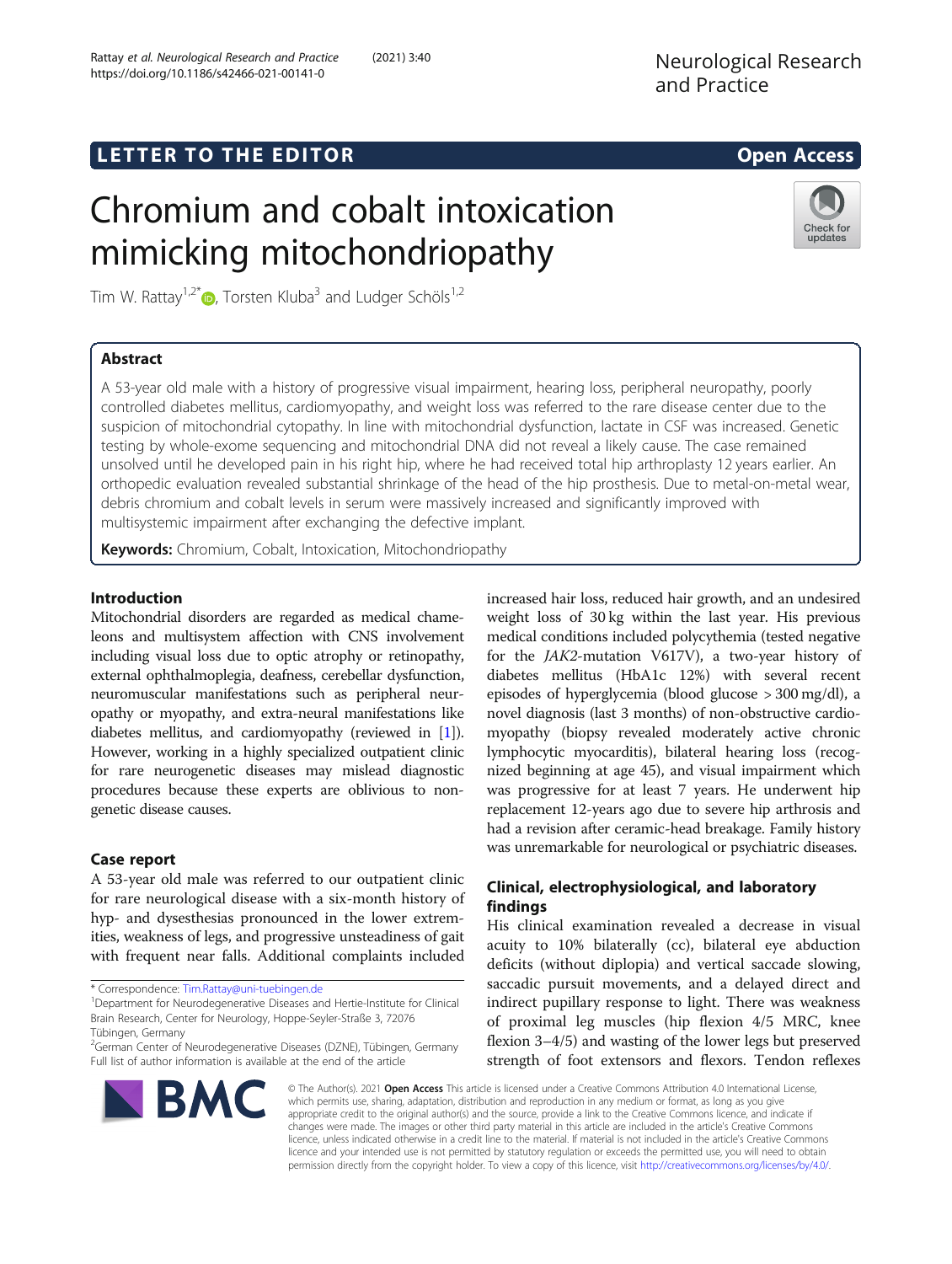<span id="page-1-0"></span>were absent. Vibration sensation was reduced at ankles (2/8) and unaffected at hips and thumbs. Touch sensation was progressively reduced over the last 12 months (as reported by the patient); other sensory qualities were intact. With hands outstretched polyminimyoclonus of fingers arose. Pulse rate at rest was 120 bpm.

Electrophysiological examination revealed sensorimotor peripheral neuropathy with combined axonal and demyelinating characteristics and normal central motor conduction times to arms and legs. CSF findings included elevated lactate (5.0 mmol/l; reference < 2.3) and protein levels (50 mg/dl; reference < 45) but no nucleated cells and a normal glucose/serum quotient of 0.7.

The multisystemic involvement suggested mitochondrial cytopathy and led to genetic diagnostics. Sequencing of the mitochondrial DNA and exome sequencing with focused analysis of genes for nuclear-encoded mitochondrial proteins did not discover disease-explaining mutations but revealed four heterozygous variants of unknown significance in ATP13A2, NDFUS2, GAMT, and SLC25A38 which were unlikely to explain the cause of disease.

## The unexpected twist

The case remained unsolved for about 6 months when the patient returned with increasing hip pain to the department of orthopedics. X-ray of the hip is shown in

Fig. 1. Ultrasound of the hip demonstrated prominent joint effusion and its puncture obtained a black sterile fluid. Surgical intervention for exploration and exchange of the defective implant revealed substantial shrinkage of the nickel-chromium-cobalt alloy prosthesis head due to abrasion. Screening for heavy metals disclosed massively increased chromium  $(25.0 \text{ µg}/l - \text{reference} < 1.0)$  and cobalt levels (85.0 μg/l – reference < 7.0) in serum, which decreased in follow-up investigations after surgery (at 2 months: cobalt 75 μg/l, chromium 15.2 μg/l and at 6 months cobalt 36 μg/l, chromium 13.3 μg/l). No treatment was initiated by the surgeons, especially no cobalt lowering medication. Hip pain, as well as multisystemic impairment, improved significantly. One year after sur-

gery, diabetes was well controlled without insulin (HbA1c 5.6%), gait unsteadiness ameliorated with fewer near falls, and vibration sense improved (5/8 ankles). Muscular wasting diminished, hair growth increased, and the patient gained 15 kg of weight. Visual acuity improved to  $\sim$  30%. Pulse rate and blood pressure normalized even with reduced doses of a beta-blocker and ACE inhibitor. Hearing impairment remained unchanged but did not worsen further after surgery.

## **Discussion**

Iatrogenic heavy metal intoxication due to prosthetic abrasion is rare but can mimic multisystemic degenerative



head as evidence of inlay wear but no evidence of periprosthetic fracture or material loosening. Pronounced, periarticular heterotopic ossification (A) with bridging of the joint space (grade 4 according to Brooker). Flaw changes in the density of the peri-prosthetic region hint toward heavy metal abrasion. Streaky calcifications consistent with myositis ossificans (especially seen in A) in projection to the adductors and rotators indicate local inflammation probably related to metal abrasion. C Explanted femoral head and neck. Note the massive wear of the head, which was round at the time of implantation. D Leakage of black synovial fluid after removal of the hip joint capsule. E Massive metallosis and synovialitis after luxation of the hip joint. Abrasion of the femoral head of the prosthesis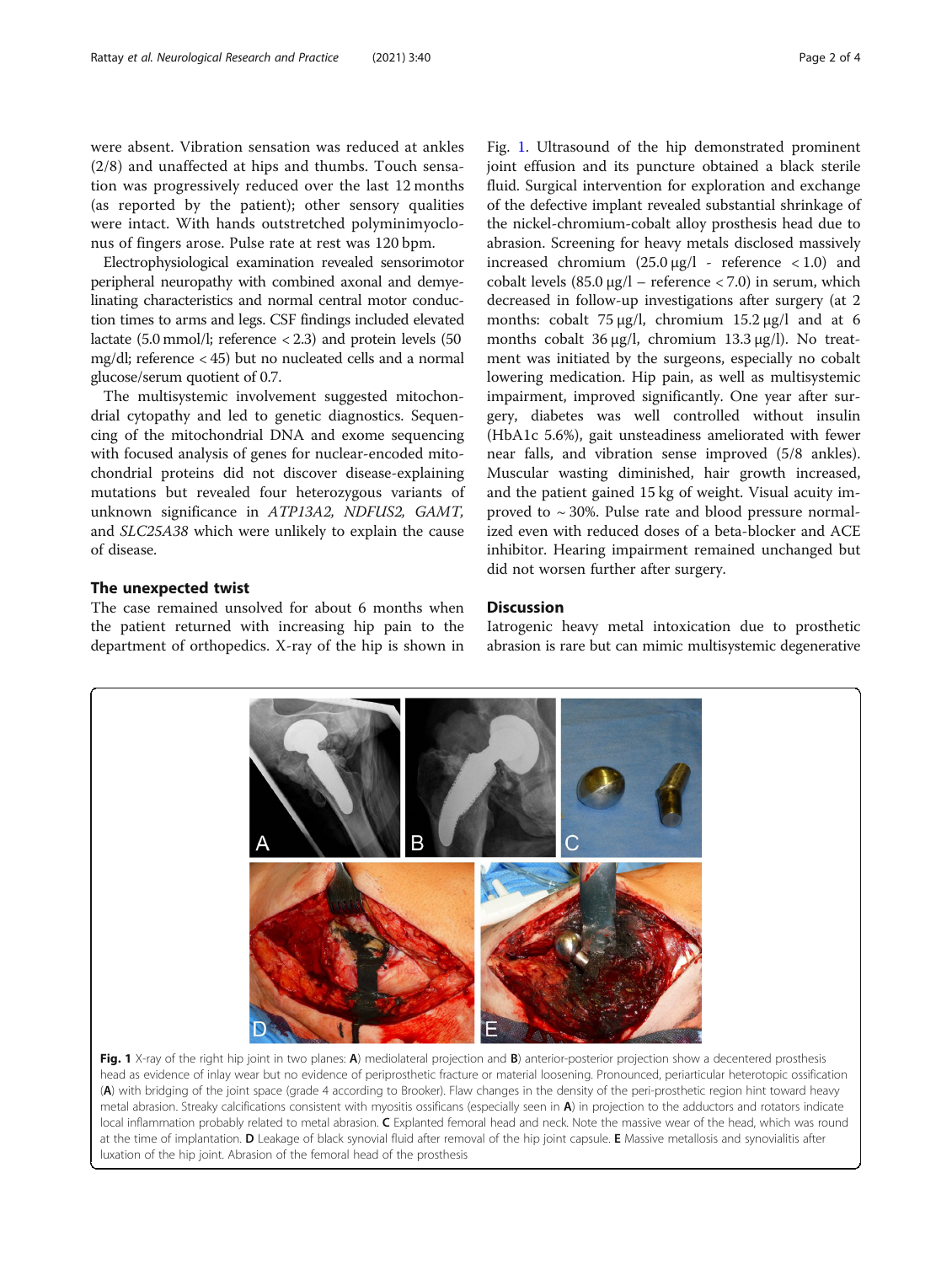<span id="page-2-0"></span>diseases, especially mitochondriopathies. To our knowledge, one case with similar symptoms has been reported previously [2] even though the symptomatic might be quite variable as reviewed by Gessner and colleagues [3]. In the series of 25 cases, symptoms were diverse and included beside hip (84%) the involvement of further systems like cardiovascular (60%), audiovestibular (52%), peripheral motor-sensory (48%), or the thyroid (48%)as most frequent affection. Also, psychological functioning (32%), visual impairment (32%), and hematological, oncological, or immune affection (20%) occurred. In this review [3], the mean cobalt levels were three times as high as in our patient and correlated well with symptom severity  $(r = 0.81, p > 0.001)$ , but symptoms occurred with cobalt levels as low as 20 μg/l. Cobalt is cytotoxic to neural cells, which explains the peripheral neuropathy, including damage to our patient's optic and acoustic nerves [4]. Cobalt ions destroy axonal mitochondria leading to axonal degeneration, including the optic nerve in rats [5]. Chromium has also been attributed to neurotoxicity [6], especially in cell- or animal models (fruit fly [7], zebrafish [8], and rat [9]), but in humans, symptoms are rather limited to hemotoxic and carcinogenic effects.

Prosthetic abrasion can be caused by ceramic shrapnel or splitter when failed ceramic prostheses are replaced by metal-on-metal prostheses. In nonfailed metal-on-metal prostheses, increased cobalt levels (> 7 μg/l) have been measured in two thirds of the recruited sample of  $(n = 98)$  by Lodge and collegues [10]. In cases with cobalt levels  $> 7 \mu g/l$  subclinical cardiac abnormalities have been described [10]; we are not aware if studies focusing on neurological symptoms or subclinical neurological findings. In our case, no cobalt lowering therapy was initiated. There are some management suggestions with currently limited evidence as nicely discussed by Devlin and colleagues [\[11](#page-3-0)] of previously published reports of single cases, including EDTA treatment and 2,3 dimercaptopropane1-sulfonate (unithiol). Both cases had cobalt levels of  $> 500 \mu g/l$ , almost eight times the levels of our patient.

Since hip replacement is common and mitochondriopathies rare, it seems advisable to consider testing for heavy metal toxicity in the differential diagnostics of multisystemic disorders mimicking mitochondrial diseases.

#### Acknowledgments

This case was discussed at the 2019 meeting of the German Academy for rare neurological diseases (DASNE; Deutsche Akademie für seltene neurologische Erkrankungen) in Eisenach, Germany.

#### Authors' contributions

TWR wrote the manuscript and contributed clinical information, TK contributed the surgical images (Fig. [1:](#page-1-0) C-E), LS aided in interpretion of results and revised the manuscript. All authors read, critically revised, and approved the final manuscript.

#### Funding

The University of Tübingen, Medical Faculty, funds the Clinician Scientist Program (grant #386-0-0 to TWR

## **Declarations**

#### Ethics approval and consent to participate

This case report was examined and reported in compliance with the Helsinki Declaration. The natural history study of patients with spastic phenotypes was approved by the Institutional Review Board of the University of Tübingen, reference number (690/2011BO1).

#### Consent for publication

Written informed consent was obtained which included consent for publication.

#### Competing interests

The authors declare that they have no competing interests.

#### Author details

<sup>1</sup>Department for Neurodegenerative Diseases and Hertie-Institute for Clinical Brain Research, Center for Neurology, Hoppe-Seyler-Straße 3, 72076 Tübingen, Germany. <sup>2</sup>German Center of Neurodegenerative Diseases (DZNE), Tübingen, Germany. <sup>3</sup>Orthopedic Department, Klinikum Dresden, Dresden, Germany.

## Received: 9 June 2021 Accepted: 30 June 2021 Published online: 08 July 2021

#### References

- 1. Liang, C., Ahmad, K., & Sue, C. M. (2014). The broadening spectrum of mitochondrial disease: shifts in the diagnostic paradigm. Biochimica et Biophysica Acta (BBA)-General Subjects, 1840(4), 1360–1367.
- 2. Stepien, K. M., Abidin, Z., Lee, G., Cullen, R., Logan, P., & Pastores, G. M. (2018). Metallosis mimicking a metabolic disorder: A case report. Molecular Genetics and Metabolism Reports., 17, 38–41. [https://doi.org/10.1016/j.](https://doi.org/10.1016/j.ymgmr.2018.09.005) [ymgmr.2018.09.005.](https://doi.org/10.1016/j.ymgmr.2018.09.005)
- 3. Gessner, B. D., Steck, T., Woelber, E., & Tower, S. S. (2019). A systematic review of systemic Cobaltism after Wear or corrosion of chrome-cobalt hip implants. Journal of Patient Safety, 15(2), 97–104. [https://doi.org/10.1097/PTS.](https://doi.org/10.1097/PTS.0000000000000220) [0000000000000220](https://doi.org/10.1097/PTS.0000000000000220).
- 4. Gerber, U., & Gähwiler, B. H. (1991). Cobalt blocks postsynaptic responses induced by neurotransmitters in the hippocampus in vitro. Neuroscience Letters, 134(1), 53–56. [https://doi.org/10.1016/0304-3940\(91\)90507-P](https://doi.org/10.1016/0304-3940(91)90507-P).
- 5. Kikuchi, S., Ninomiya, T., Kohno, T., Kojima, T., & Tatsumi, H. (2018). Cobalt inhibits motility of axonal mitochondria and induces axonal degeneration in cultured dorsal root ganglion cells of rat. Cell Biology and Toxicology., 34(2), 93–107. <https://doi.org/10.1007/s10565-017-9402-0>.
- 6. Caito, S., & Aschner, M. (2015). Neurotoxicity of metals. In Handbook of clinical neurology, 131, 169–189. Amsterdam: Elsevier.
- 7. Singh, P., & Chowdhuri, D. K. (2017). Environmental presence of hexavalent but not trivalent chromium causes neurotoxicity in exposed Drosophila melanogaster. Molecular Neurobiology, 54(5), 3368–3387. [https://doi.org/10.1](https://doi.org/10.1007/s12035-016-9909-z) [007/s12035-016-9909-z](https://doi.org/10.1007/s12035-016-9909-z).
- 8. Domingues, I., Oliveira, R., Lourenço, J., Grisolia, C. K., Mendo, S., & Soares, A. (2010). Biomarkers as a tool to assess effects of chromium (VI): Comparison of responses in zebrafish early life stages and adults. Comparative Biochemistry and Physiology Part C: Toxicology & Pharmacology., 152(3), 338– 345. <https://doi.org/10.1016/j.cbpc.2010.05.010>.
- 9. Hegazy, R., Mansour, D., Salama, A., Hassan, A., & Saleh, D. (2021). Exposure to intranasal chromium triggers dose and time-dependent behavioral and neurotoxicological defects in rats. Ecotoxicology and Environmental Safety., 216, 112220. [https://doi.org/10.1016/j.ecoenv.2021.112220.](https://doi.org/10.1016/j.ecoenv.2021.112220)
- 10. Lodge, F., Khatun, R., Lord, R., John, A., Fraser, A., & Yousef, Z. (2018). Prevalence of subclinical cardiac abnormalities in patients with metal-onmetal hip replacements. International journal of cardiology., 271, 274–280. <https://doi.org/10.1016/j.ijcard.2018.05.047>.